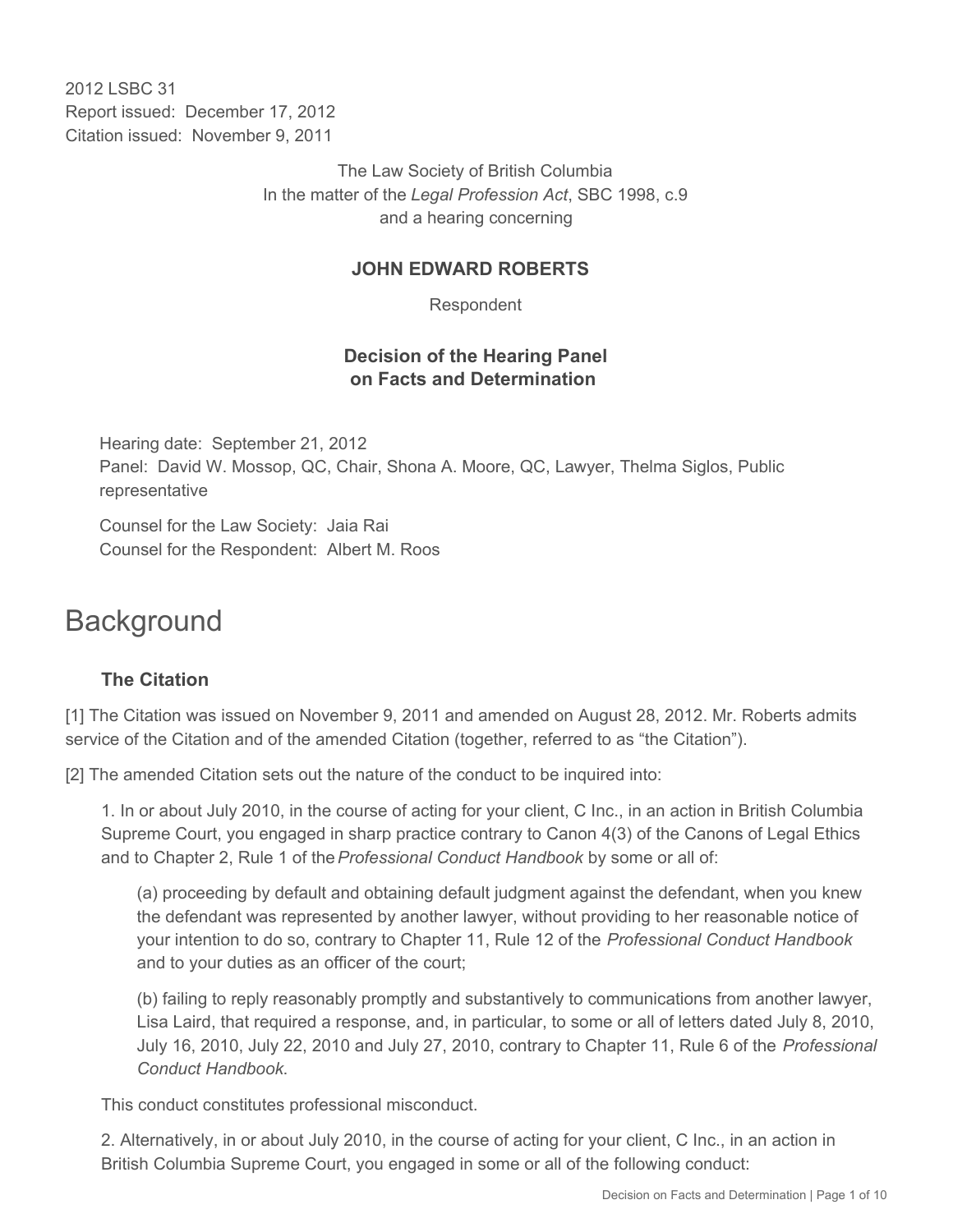(a) proceeded by default and obtained judgment against the defendant, when you knew the defendant was represented by another lawyer, without providing to her reasonable notice of your intention to do so, contrary to Canon 4(3) of the Canons of Legal Ethics, to Chapter 11, Rule 12 of the *Professional Conduct Handbook* and to your duties as an officer of the court;

(b) failed to reply reasonably promptly and substantively to communications from another lawyer, Lisa Laird, that required a response, and, in particular, to some or all of letters dated July 8, 2010, July 9, 2010, July 16, 2010, July 22, 2010 and July 27, 2010, contrary to Chapter 11, Rule 6 of the *Professional Conduct Handbook*;

(c) failed to withdraw the application for default judgment after receiving a letter dated July 9, 2010 from Lisa Laird, counsel for the defendant.

This conduct constitutes professional misconduct.

3. In or about July 2010, in the course of acting for your client, C Inc., in an action in British Columbia Supreme Court, you failed to properly supervise your legal assistant when applying for and obtaining default judgment on behalf of your client, contrary to Chapter 12 of the *Professional Conduct Handbook*.

This conduct constitutes professional misconduct.

[3] At the commencement of the hearing, counsel for the Law Society advised the Panel that the Law Society was not proceeding against the Respondent on the third allegation of the Citation.

[4] The allegations addressed in the Citation concern the conduct of the Respondent during July and August 2010 while representing a Plaintiff, "C Inc.", in a civil action against the Royal Canadian Mint. During the course of representing the client, the Respondent applied for, and obtained, default judgment in July 2010.

[5] The questions before this Panel are whether the Respondent engaged in professional misconduct by proceeding by default and obtaining default judgment without providing the Defendant's counsel reasonable notice of his intention to do so, by failing to respond to correspondence from the Defendant's legal counsel, and by failing to withdraw the application for default judgment in July 2010, particularly after receiving notice that the Defendant's legal counsel was unaware that default judgment had been obtained.

[6] The Law Society alleges that the Respondent violated the *Professional Conduct Handbook* (the "Rules") and that those breaches constitute sharp practice, which amounts to professional misconduct. Alternatively, the Law Society alleges that, even if the Respondent did not engage in sharp practice, his conduct nevertheless amounts to professional misconduct.

# **Facts**

[7] The Law Society and the Respondent filed an Agreed Statement of Facts, which was marked as an exhibit in these proceedings.

[8] In addition to the Agreed Statement of Facts, the Panel heard evidence from the Respondent and his legal assistant. As well, affidavit evidence was received from Stephen Price, a lawyer who appeared as the Respondent's agent in some related court applications and who represented the Respondent early on in the Law Society's investigation of Mr. Roberts' conduct and until Mr. Roberts retained Mr. Roos, a few months before this hearing.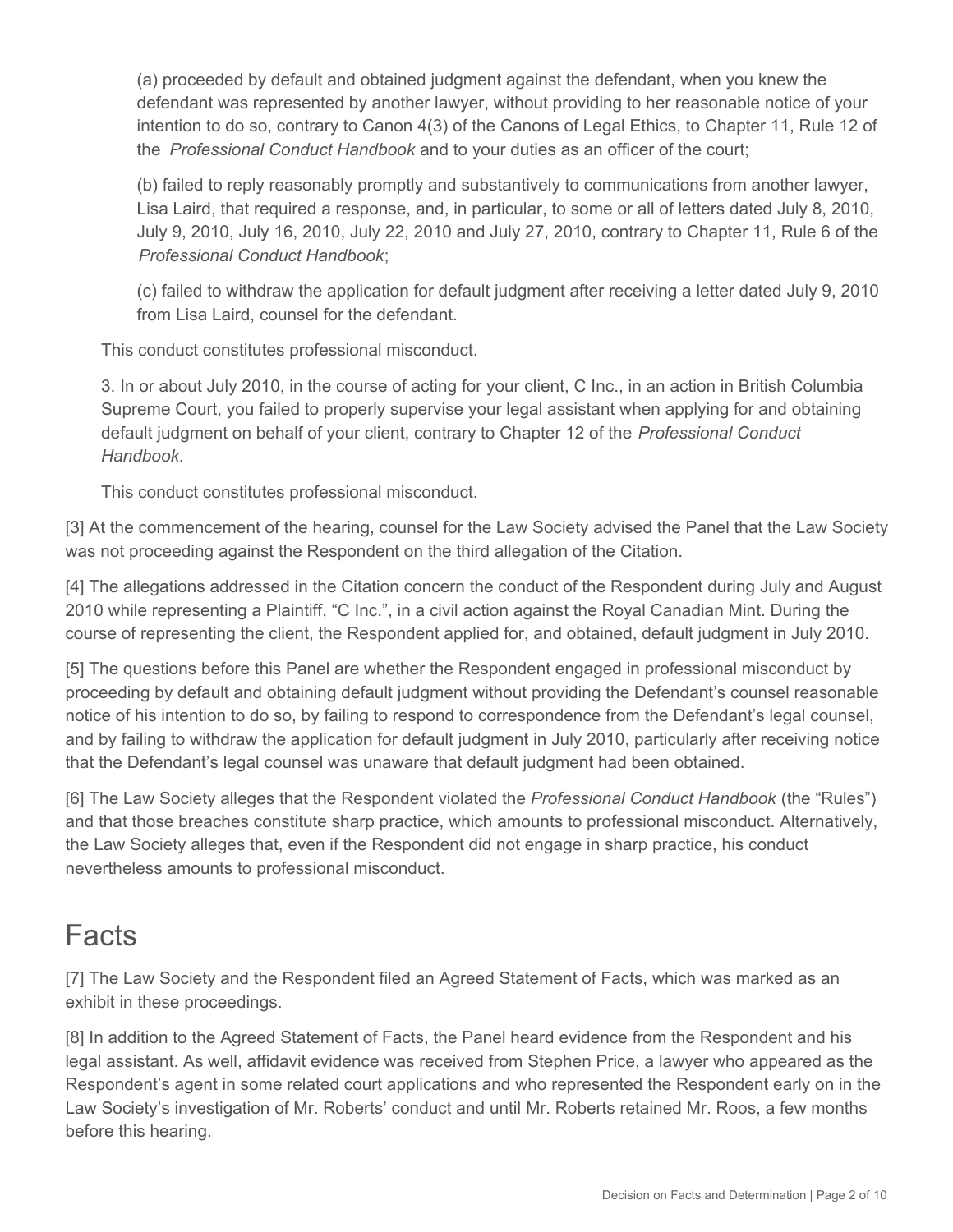[9] The Panel accepts the whole of the Agreed Statement of Facts. Below, we have set out excerpts from the Agreed Statement of Facts. The Panel emphasizes, however, that it accepts the whole Agreed Statement of Facts in coming to its decision.

[10] The Respondent was called and admitted as a member of the Law Society of British Columbia on November 10, 1995. Until November 2006, he practised with two different law firms in Langley, BC. Since then, he has practised as a sole practitioner in Langley, BC. He is a general practitioner, and civil litigation makes up approximately one-third of his practice.

[11] The Respondent represented C Inc. (the "Plaintiff"), in an action for damages for breach of contract and negligent misrepresentation commenced against Royal Canadian Mint (the "Defendant"). The Defendant was represented by Lisa Laird.

[12] The Action was commenced in May 2010. On June 1, 2010, the Defendant filed an appearance and immediately gave notice requesting that the dispute be referred to arbitration in accordance with the provisions of the contract between the Plaintiff and the Defendant.

[13] The Agreed Statement of Facts set out the events relevant to this Citation. References are to the paragraph numbers in the Agreed Statement of Facts. We have, as indicated, omitted or edited some parts of the document.

12. The Writ of Summons and Statement of Claim was served on the Defendant on June 3, 2010.

13. On June 8, 2010, Ms. Laird filed a Notice of Motion dated June 7, 2010 on behalf of the Defendant seeking an order referring the dispute set out in the Statement of Claim for arbitration and a stay of proceedings (the "Stay Application").

14. On June 9, 2010, Ms. Laird served the Stay Application and a supporting affidavit on Mr. Roberts and requested his available dates for hearing.

15. On June 17, 2010, Mr. Roberts faxed a letter to Ms. Laird enclosing the Plaintiff's Response opposing the relief set out in the Stay Application.

16. On June 28, 2010, Ms. Laird emailed Mr. Roberts stating she would like to set a date for the hearing of the Stay Application.

17. Mr. Roberts emailed Ms. Laird on July 7, 2010 advising that he would like to set down a Rule 18A application at the same time as the Stay Application and requesting her availability during the week of November 1, as he had been advised by the court registry that this was the first available week for the hearing. In that email, Mr. Roberts stated, "In the meantime, please file your Statement of Defence within the required time limits."

[14] Mr. Roberts was away from his office most of the time between July 7, 2010 and August 3, 2010 to attend to his volunteer commitments to children's softball. He was active in the Langley Baseball Association and responsible for coordinating various teams and their preparation for attending tournaments in BC and elsewhere. In addition to his administrative duties, he coached and had one of his children playing on a softball team. It is evident that these volunteer activities overwhelmed Mr. Roberts' personal resources and interfered with his ability to attend to the rapidly evolving developments in the Action during July 2010.

[15] During the next three and a half weeks, as Mr. Roberts' main focus was away from his practice, the pace of the litigation picked up. Again, from the Agreed Statement of Facts:

18. Ms. Laird responded by letter dated July 8, 2010. In that letter, she wrote: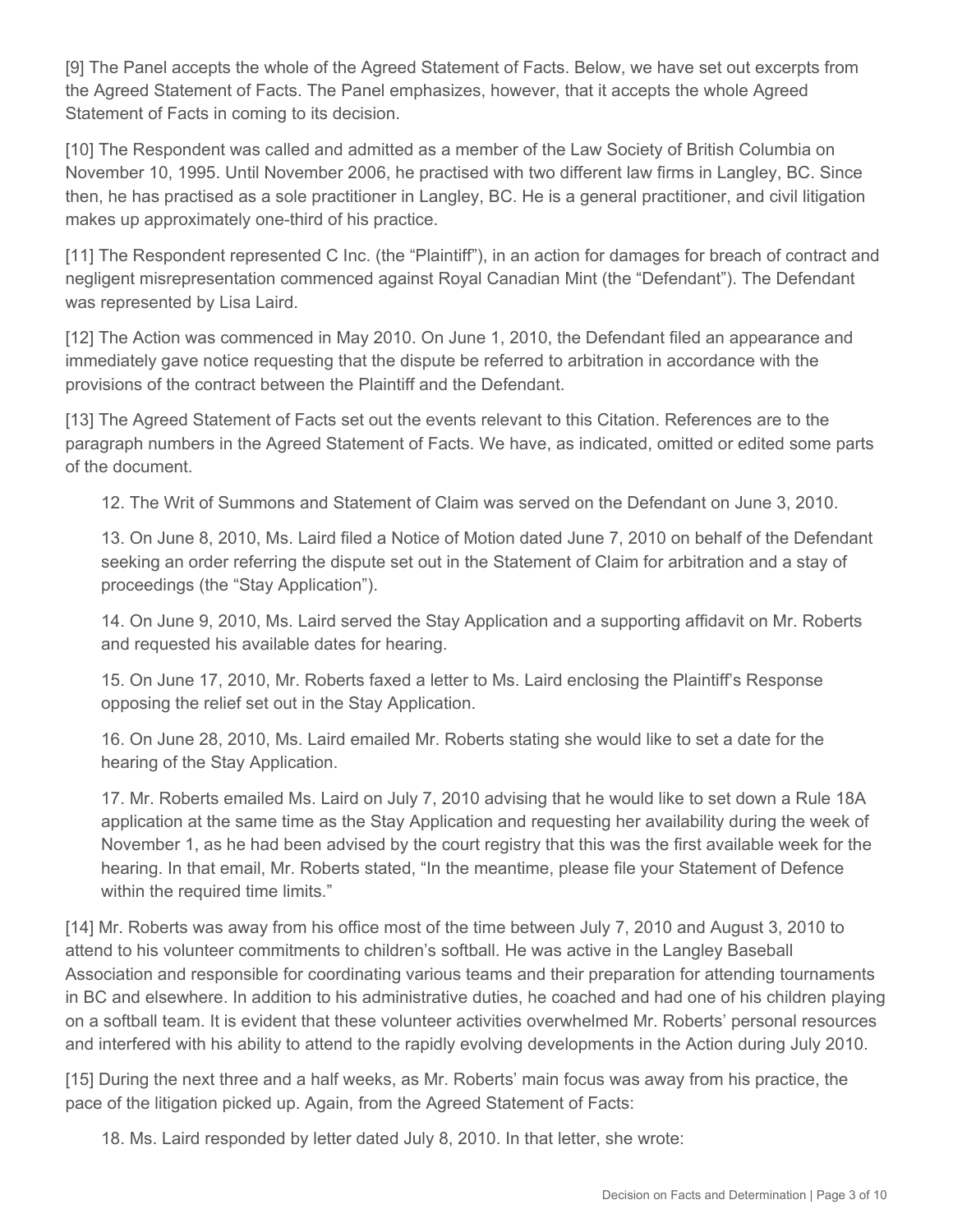Thank you for your email response to my request for your available dates for a hearing of the [Stay Application]. You indicated that you wish to set a summary trial for the same time as the [Stay Application], and you requested my availability for the week of November 1.

I am available in the first week of November for a summary trial of this proceeding. I am unable to advise you at this time, however, whether the [Defendant] will agree that this case is suitable for summary trial as I have not turned my mind to that question.

In the meantime, I would like to set the [Stay Application] for hearing as soon as possible. If the [Defendant] is successful on the motion, neither party need incur the costs of preparing for a summary trial. Should the [Defendant] be unsuccessful, the Rule 18A (now Rule 9-7) application may go ahead in November as you suggest. I therefore reiterate my request for your available dates for a motion hearing in August and September.

Finally, I note your request that the [Defendant] file a statement of defence within the usual time limits. In my view, filing a defence before the [Stay Application] is determined is not in keeping with the spirit of the new Rules of Court, which emphasize proportionality and cost-effective case management.

Success for the [Defendant] on the motion would make a statement of defence unnecessary. Accordingly, I request your indulgence in having the motion determined before a defence is filed. Any delay occasioned by the motion can be minimized by seeking the earliest possible hearing date.

To that end, I propose that the proceeding be transferred to the New Westminster registry for the sole purpose of the [Stay Application]. This should provide greater scheduling flexibility within the court and a greater likelihood of an early hearing date. Please advise whether you are agreeable to this limited transfer.

[16] The Respondent saw this letter on Friday, July 9, 2010 when he was in his office briefly in the morning. Before he left, he gave his assistant instructions to file for default judgment and to let Ms. Laird's office know an application for default would be made. The Respondent's assistant called and left a voice mail message with Ms. Laird's office. The narrative is picked up by the Agreed Statement of Facts.

19. On July 9, 2010, Ms. Laird recalls receiving a voice mail message from the assistant, advising that the Plaintiff intended to apply for default judgment.

20. Mr. Roberts' assistant then confirmed that advice in a letter to Ms. Laird dated July 9, 2010, in which she stated that Mr. Roberts is away from the office "until Tuesday or Wednesday next week" and "Our instructions are to proceed with filing of the default judgment within the prescribed time limits."

21. After leaving the voice mail and sending the letter, Mr. Roberts' assistant filed an application for default judgment on July 9, 2010.

22. Ms. Laird responded to Mr. Robert's assistant's July 9, 2010 letter by letter of same date in which she wrote:

… I draw Mr. Roberts' attention to s. 25 of the *Crown Liability and Proceedings Act*:

25. In any proceeding against the Crown, judgment shall not be entered against the Crown in default of appearance or pleadings without leave of the court obtained on an application at least fourteen clear days notice of which has been given to the Deputy Attorney General of Canada.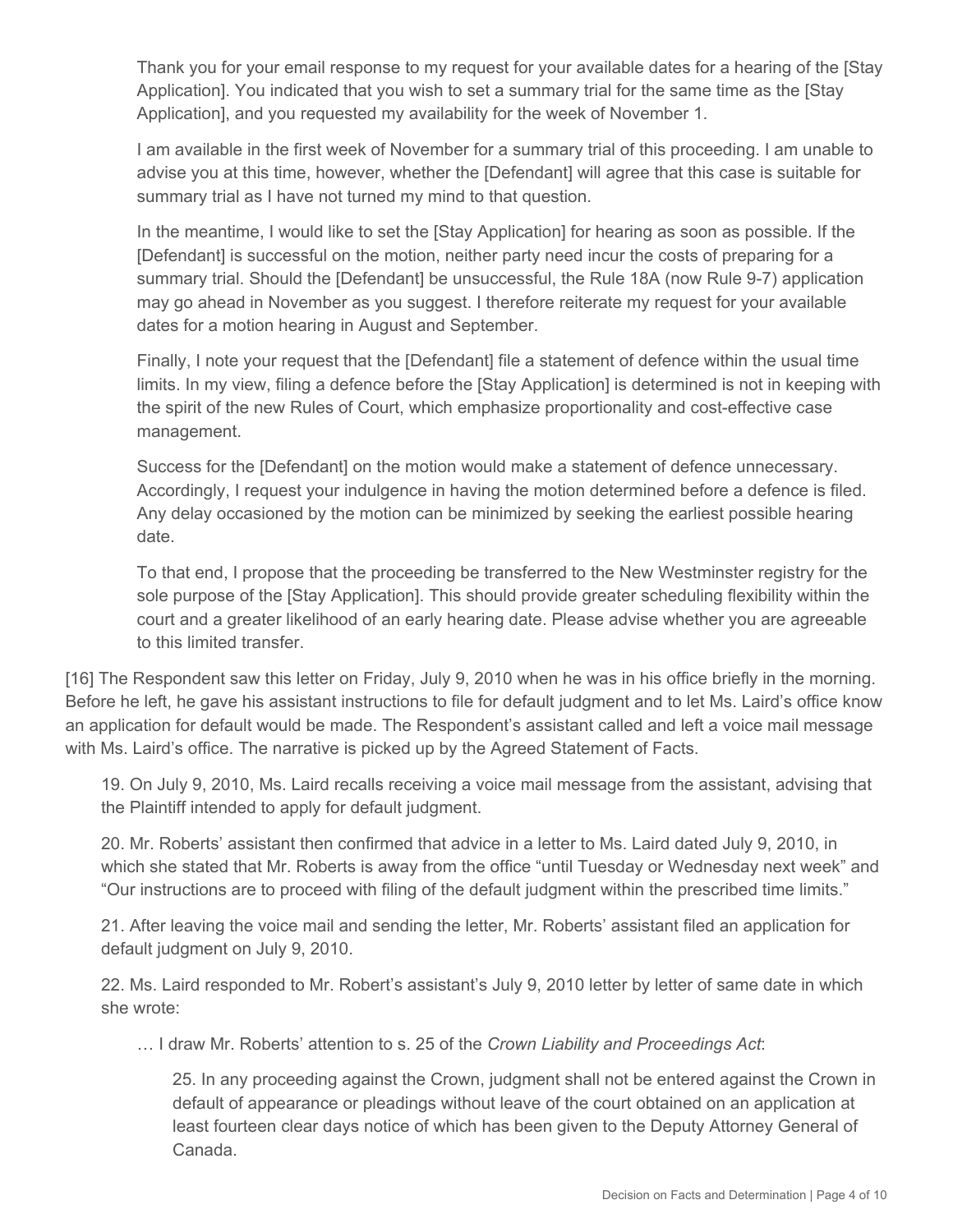I will expect your application materials shortly. As it seems reasonable for the court to hear both motions at the same time, I will set the [Stay Application] for hearing on the same day as your application for leave …

[17] Ms. Laird was resolute in her position that no application for default judgment could be made against the Royal Canadian Mint without 14 days' notice and leave of the court. The Respondent did not accept that the Action was caught by s. 25 of the *Crown Liability and Proceeding Act* as, in his view, the Action was not a proceeding against "the Crown" within the meaning of the Act. In formulating this view of the law, The Respondent relied on *Pierre v. Pacific Press* (1993), 83 BCLR (2d) 1 (CA).

[18] The Respondent did not review Ms. Laird's July 9 letter until sometime after this return to the office on July 29, 2010.

[19] Ms. Laird did not file a Statement of Defence at this time or any time.

[20] We return to the narrative set out in the Agreed Statement of Facts:

23. Mr. Roberts had already left the office for a lengthy trip as a volunteer with Langley Minor Baseball prior to Ms. Laird's letter arriving on July 9, 2010. As a result, when Mr. Roberts' assistant received Ms. Laird's letter dated July 9, 2010, she sent the following email to Mr. Roberts on July 9, 2010 at 2:53 p.m.:

Def Judg pckg has been sent in for entry.

Letter from DOJ rec'd subsequent to my msge today – Laird has referred to S. 25 of the Crown Liability and Proceedings Act which states that "judgment shall not be entered against the Crown in default of appearance or pleadings without leave of the Court obtained on an application at least 14 clear days notice of which has been given to the Deputy Attorney General of Canada."

Laird has indicated that she'll expect our materials.

Shall I pull our default package?

24. Mr. Roberts did not respond to Ms. Laird's letters dated July 8 and 9, 2010.

[21] Although the Respondent did not personally respond to the July 9 letter, his assistant did so by voice mail and in writing.

25. Ms. Laird proceeded on the assumption that the parties would prepare materials for the Stay Application and the Plaintiff's application for leave to apply for default judgment.

26. On July 16, 2010, Ms. Laird delivered to Mr. Roberts a Notice of Hearing and Applicant's Outline with a cover letter. According to the Notice of Hearing, the Stay Application was scheduled for the "week of" July 26, 2010 because the Chilliwack registry operates on the assize system. In her cover letter, Ms. Laird requested that Mr. Roberts advise her if there was any day during the week of July 26 that was not convenient to him and further requested that he provide her with his application materials so that a joint Chambers Record could be prepared and filed.

27. On July 19, 2010 at 4:07 p.m., Mr. Roberts, who was still away from the office, emailed his assistant instructing her to advise Ms. Laird that he was out of the country until Wednesday, July 28, 2010.

28. On July 20, 2010, Mr. Roberts' assistant wrote to Ms. Laird advising that Mr. Roberts was out of the country and would not be returning until July 28, 2010, and that July 29, 2010 was the only date that Mr. Roberts was available during the week of July 26.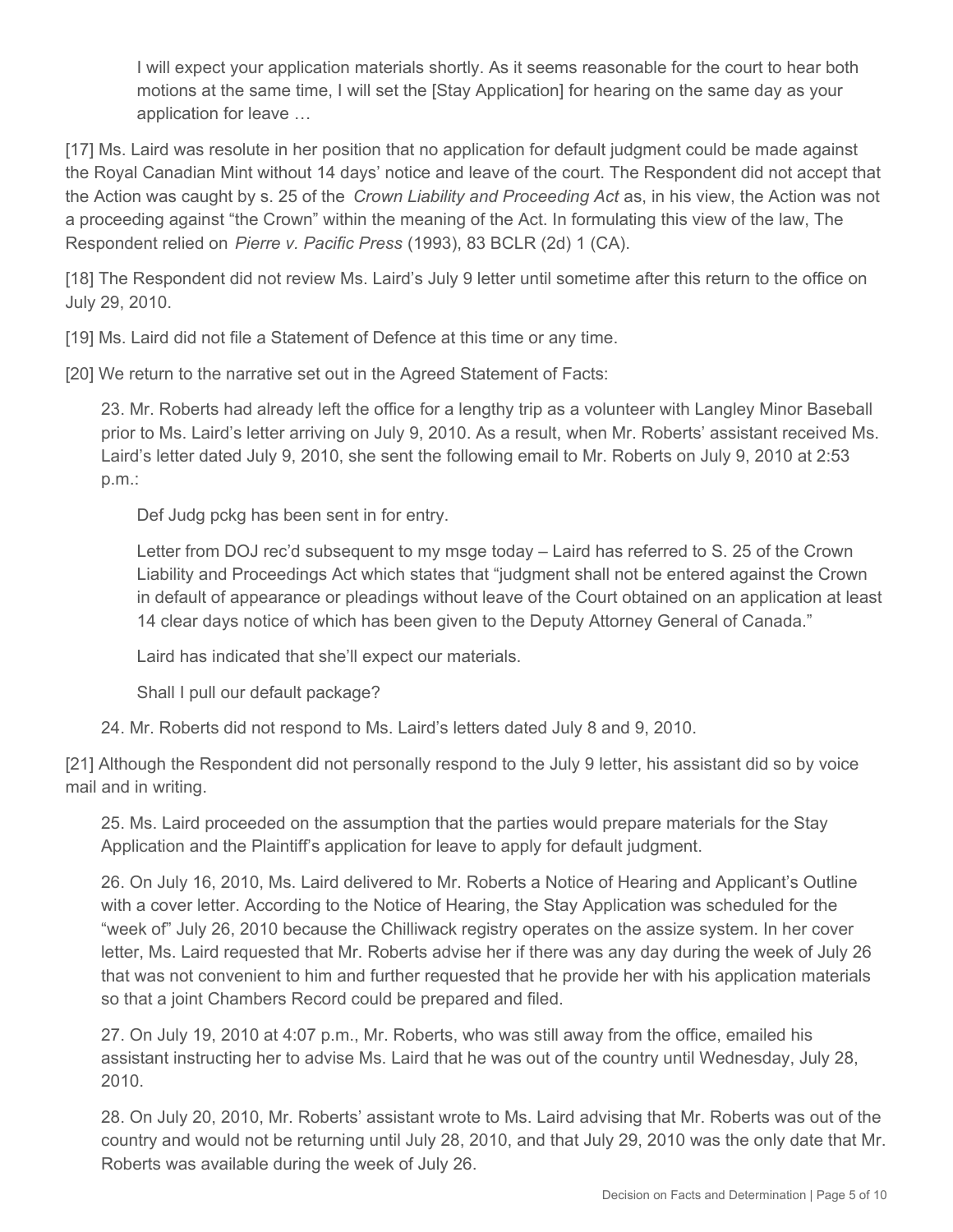29. Default judgment was entered against the Defendant on July 19, 2010. On July 22, 2010, Mr. Roberts' office received the entered Judgment.

30. On July 22, 2010, Ms. Laird delivered a revised Notice of Hearing under cover of letter to Mr. Roberts' assistant, which indicated the hearing had been scheduled for the week of August 3, 2010. In the cover letter, Ms. Laird stated that the registry informed her that a judge will not be available on July 29 and that the hearing of the Stay Application will be on August 3 or 4. Ms. Laird requested Mr. Roberts outline so that the Chambers Record could be prepared and inquired whether Mr. Roberts intended to pursue the motion for default judgment as indicated in his letter of July 9, 2010.

31. Mr. Roberts did not respond to Ms. Laird's letter to his assistant dated July 22, 2010.

32. On July 27, 2010, Ms. Laird wrote to Mr. Roberts' assistant regarding the Respondent's outline in connection with the Stay Application (which had not been received). In that letter, she wrote, "I assume Mr. Roberts has abandoned his intention to seek default judgment."

33. Mr. Roberts did not respond to Ms. Laird's July 27, 2010 letter to his assistant.

34. On July 29, 2010, on his return to the office, Mr. Roberts wrote to Ms. Laird enclosing a copy of the entered default judgment and requesting her available dates for a hearing to assess damages.

### **Application to Set Aside Default Judgment and August 2010 Order**

35. The Defendant applied to set aside the default judgment and applied for short leave to bring the application so that it could be heard on August 3, 2010, the date scheduled for the hearing of the Stay Application.

36. Ms. Laird delivered the filed Notice of Application and supporting affidavits to Mr. Roberts under cover of a letter dated Friday, July 30, 2010. The application was returnable on the morning of Tuesday, August 3, 2010. Monday, August 2, 2010 was a statutory holiday.

37. On the morning of August 3, 2010, Mr. Roberts' assistant sent a letter to Ms. Laird. The letter stated that Mr. Roberts was briefly in the office on July 29, 2010 but remained on holidays and would be returning on August 4, 2010. With respect to the timing of the application, Mr. Roberts' assistant wrote:

I note that you are applying for short notice to have your application to set aside the default order heard sooner than the Rules provide. First, I'm sure Mr. Roberts' response to this application would be that there is no urgency to your application. Second, Mr. Roberts is a sole practitioner with limited dates of availability in the summer. You can advise the court that he is available to hear the application to set aside the default order on the following dates: August 10, or the weeks of August 16 or 23.

38. On August 3, 2010, prior to receiving Mr. Roberts' assistant's letter, Ms. Laird appeared in Supreme Court, Chilliwack Registry, before Madam Justice Gropper to speak to the short leave application, the application to set aside the default judgment as well as the Stay Application. Mr. Roberts did not attend. Gropper J. requested Ms. Laird to contact Mr. Roberts' office and the matter was stood down. Ms. Laird called Mr. Roberts' office and spoke with his assistant.

39. The matter was recalled in court at which time Ms. Laird advised the court:

Yes, My Lady, I did contact Mr. Roberts' office and I did speak with his assistant … just before the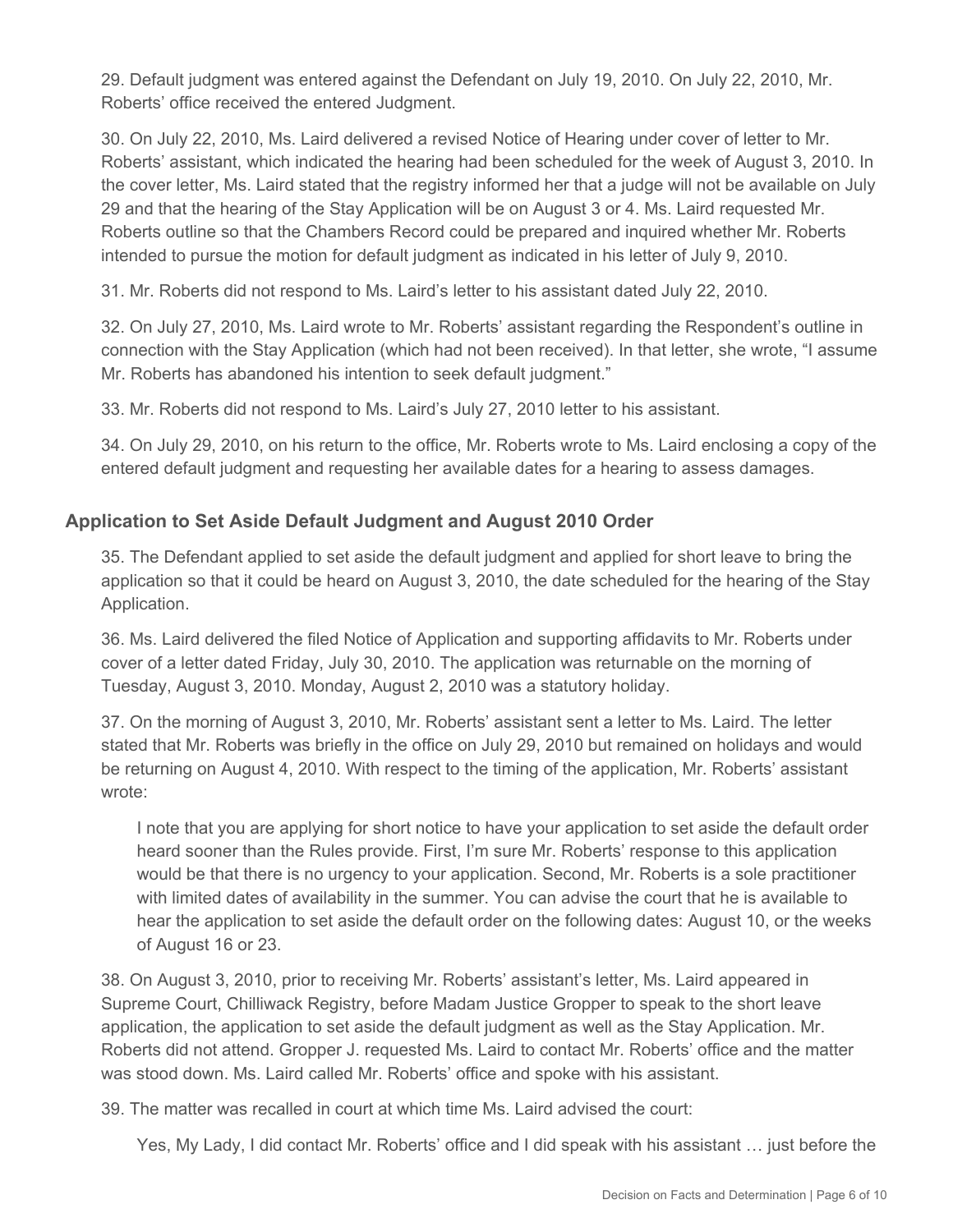court break this morning. Mr. Roberts' assistant informs me that a letter was faxed to my office downtown at 8:06 this morning indicating that Mr. Roberts did not intend to appear today, that it's his position that there's no urgency to the application to set aside the default judgment and that that should be heard at a time that is more convenient to him. He suggests dates of the 10th of August or the following weeks thereafter.

40. Gropper J. proceeded to hear submissions on the application to set aside the default judgment and the Stay Application. Gropper J. ordered the default judgment set aside and ordered a stay of proceedings (the "August 2010 Order"). Oral reasons were given.

41. On August 4, 2010, Ms. Laird wrote to Mr. Roberts enclosing a copy of the August 2010 Order and advising that it has been sent to the Registry for filing.

## **Appeal and Reconsideration of August 2010 Order**

42. Mr. Roberts sought leave to appeal the August 2010 Order to the Court of Appeal (the "Leave Application") on the basis that the Defendant had not complied with the Rules of Court in obtaining short leave for hearing of the application to set aside the default judgment. As a result, Mr. Roberts took the position that the application was made without proper notice and the remaining orders, including the order to stay proceedings, were improper as having been made as a consequence of setting aside the default judgment.

[22] The Leave Application was eventually heard on November 5, 2010 before Mr. Justice Low. Stephen Price appeared as agent for the Respondent at the Leave Application. The Leave Application was dismissed as the Appellant had not exhausted all of its remedies, such as bringing the matter back before the original Chambers Judge, Gropper J. As it turns out, the August 2010 Order had, in fact, been entered and, therefore, Gropper J. was functus.

[23] Again, in the mistaken belief that the August 2010 Order had not been entered, a reconsideration application was filed and heard by Gropper J. The Chambers Judge held that the Respondent's non-appearance on August 3, 2010 was not purposeful as he was under a misapprehension as to which application was proceeding on that date. She did confirm, however, the terms of the August 2010 Order.

[24] The Respondent sought leave to appeal the reconsideration decision of Gropper J. That application was dismissed.

## **THE LAW SOCIETY INVESTIGATION**

[25] During the course of the Law Society investigation, the Respondent was represented by Stephen Price until in or around August 2012, at which time the Respondent retained Albert Roos. Before Mr. Roos' letter of August 15, 2012, the Respondent provided information to the Law Society that was incomplete and, as a result, inaccurate.

[26] We accept Mr. Price's affidavit evidence that, throughout the time he acted for the Respondent, his focus was twofold: first, whether the Respondent had the proper legal basis to file and maintain a default judgment in all of the circumstances; and second, whether the Crown was entitled to obtain an order setting aside a default judgment in the same hearing at which it was applying for short leave.

[27] Mr. Price very candidly admits that he did not turn his mind to whether the Respondent should have replied to certain correspondence of Ms. Laird and certain other matters now addressed in the Citation. As a result, the Respondent did not make a thorough search of his email databases and the email database of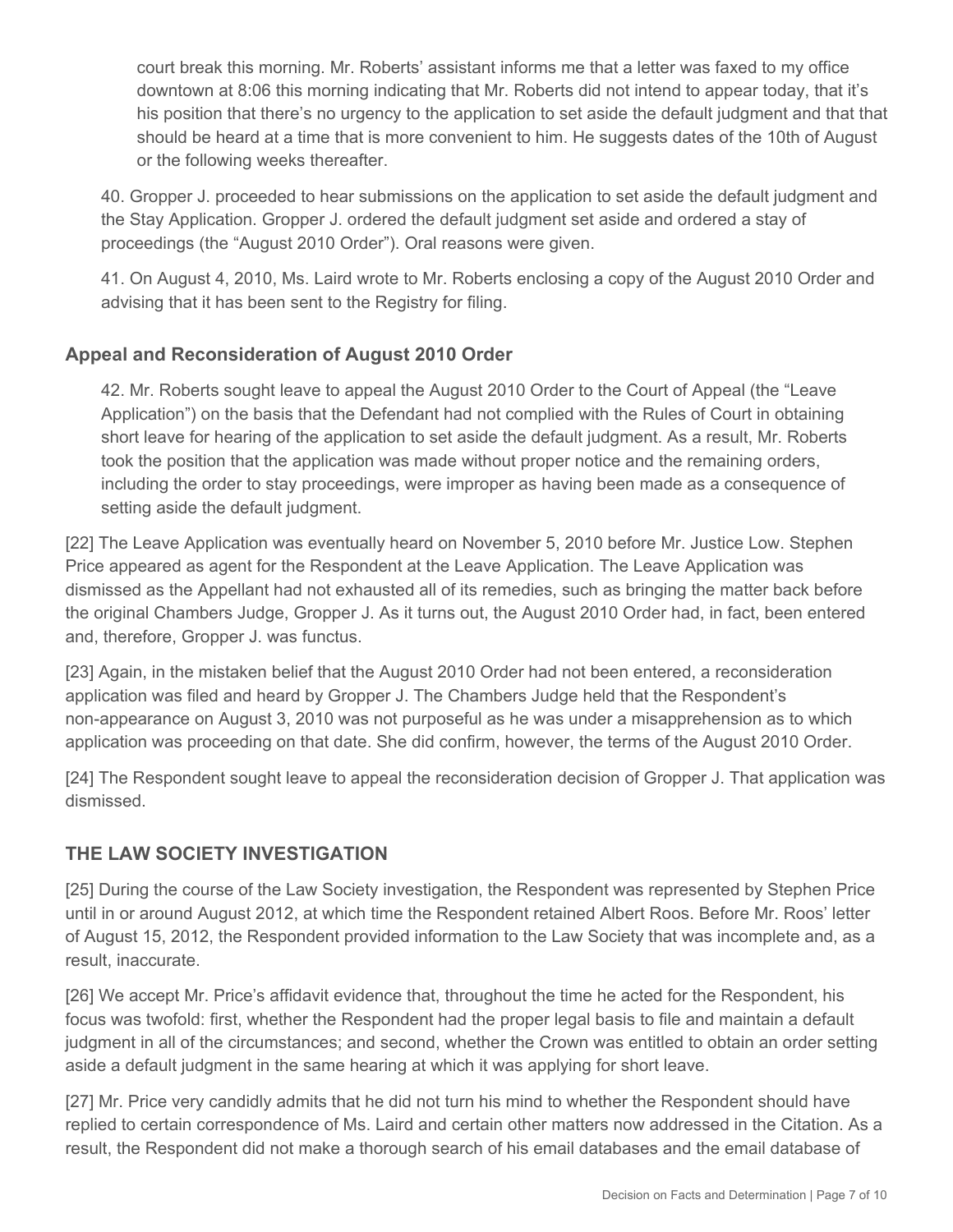others in his office in order to ensure that his responses to the Law Society were full and complete.

[28] As a result of this misdirected focus, it was only in August 2012 that the Law Society received additional evidence, including the Respondent's time sheets and his email to his assistant on July 19, 2010 asking her to let Ms. Laird know that he would be out of town until July 28, 2010.

#### **ISSUES**

[29] The issues in this case are:

(a) Did the Respondent provide counsel for the Defendant with reasonable notice of his intention to proceed by and obtain default judgment in July 2010?

(b) Did the Respondent's conduct fall short of his obligations under Chapter 11, Rule 6 of the *Professional Conduct Handbook* when he failed to respond to certain correspondence from Ms. Laird while he was absent from his office for an extended period of time in July 2010?

(c) Was the Respondent under a positive professional obligation to withdraw the application for default judgment once he knew that the Defendant's legal position was that no application for default judgment could be made against the Defendant because the Defendant claimed status as the Crown and, consequently, the protection of s. 25 of the *Crown Liability and Proceedings Act*?

(d) If any of the first three issues are answered in the affirmative, does the Respondent's conduct constitute dishonorable conduct or sharp practice?

### **FINDINGS**

#### **Reasonable Notice**

[30] On July 7, the Respondent emailed Ms. Laird and, for the first time, advised her that he required her Statement of Defence "within the required time limits" but made no reference to his intention to proceed by default. The Respondent quite properly did not suggest that this email constituted any notice to proceed by default.

[31] Two days later, on July 9, 2010, the Respondent left instructions with his assistant to file for default judgment and to advise Ms. Laird of his intention to do so. The Respondent's assistant followed his instructions and left Ms. Laird a voice mail message to that effect and wrote her a letter on the same date. Again, following the Respondent's instructions, his assistant filed for default judgment that same day.

[32] Whether notice constitutes "reasonable notice" turns on the circumstances of each case. It is not defined in any applicable statute or rule. In the circumstances of this case we are satisfied that reasonable notice was not given. Notice of a few hours, only, of an intention to proceed for default judgment, is not reasonable notice in the circumstances of this case.

[33] The evidence is also clear that the Respondent did not respond to Ms. Laird's correspondence of July 9, July 16, July 22 and 27, 2010 until his return to the office on July 29. We note that he did respond by email to her letter of July 8, 2010.

[34] There is no suggestion on the evidence that, when the Respondent knew he would be away from the office for an extended period, he put into place any coverage for his law practice beyond the careful attention of his legal assistant. Although we have no doubt that his assistant was able to deal with routine matters, the Respondent knew there was at least one matter that may have required focused attention by a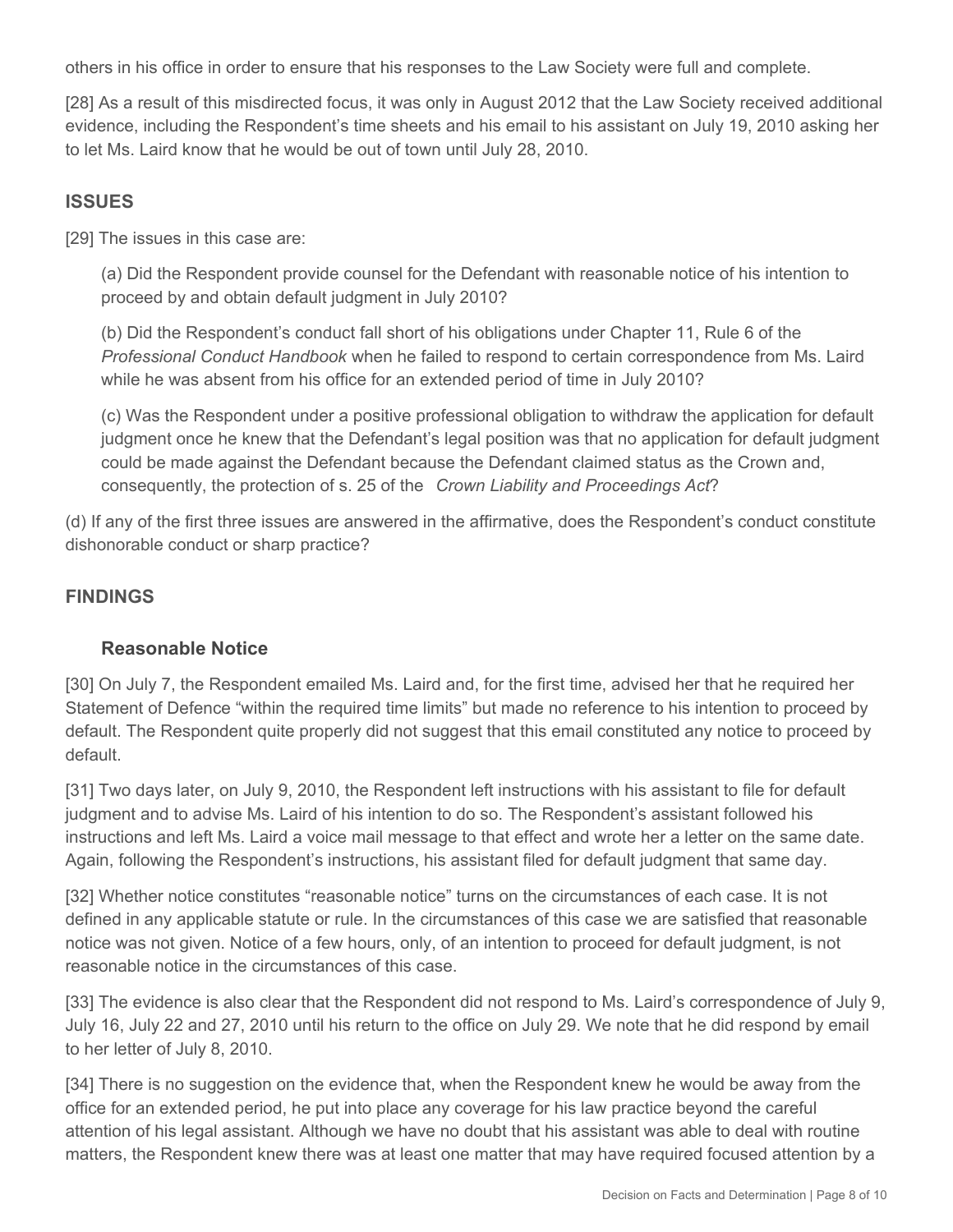lawyer. He made no arrangements to deal with emergency issues that might arise on this active litigation file.

[35] The Respondent had an obligation to respond promptly to opposing counsel's correspondence once he was in receipt of Mr. Laird's letters of July 9, July 16, 22 and 27, all of which made it clear that Ms. Laird was operating on a fundamental misunderstanding of the facts. That is, she was unaware that default judgment had been sought and subsequently obtained. In such circumstances, a prompt response to Ms. Laird's correspondence was necessary and required.

[36] The Panel recognizes that the Respondent was, and remains, a single practitioner. However, all counsel, whether single practitioners or lawyers in large law firms, should make arrangements to deal with correspondence coming into their practices while they are away. Simple matters can be handled by staff. More important matters need the attention of a lawyer. In large firms, a lawyer may be designated to babysit the files. Some single practitioners have similar arrangements with other single practitioners. No evidence was presented to the Panel that such an arrangement existed here. Being away for holidays or other worthwhile activity is no excuse for failure to respond to correspondence. Lawyers who do not have backup systems take a serious risk that nothing important comes in.

[37] Chapter 11, Rule 12 of the *Professional Conduct Handbook* states that:

A lawyer who knows that another lawyer has been consulted in a matter must not proceed by default in the matter without inquiry and reasonable notice.

[38] Chapter 11, Rule 6 requires that a lawyer must reply reasonably promptly to any communication from another lawyer that requires a response.

[39] Breach of one of the Rules is not sufficient to find professional misconduct. A breach of the Rules amounts to professional misconduct if the "… facts as made out disclose a marked departure from that conduct the Law Society expects of its members …": *Law Society of BC v. Martin*, 2005 LSBC 16, [2005] LSDD No. 118 at para. 171.

[40] The Respondent's failure to respond to Ms. Laird's correspondence of July 9 and after, particularly when it was clear that Ms. Laird was unaware that he had applied for default judgment, fails to meet the standards of professional integrity and competence we require of our members.

[41] We conclude that, considered individually and together, the Respondent's failure to give reasonable notice of his intention to proceed by default and his failure to reply reasonably promptly and substantively to communications of Ms. Laird on and after July 9, 2010 amount to a marked departure from the conduct the Law Society expects of lawyers.

[42] We make no such finding with respect to the Respondent's failure to withdraw the application for default judgment after receiving Ms. Laird's letter dated July 9, 2010.

[43] By that letter, Ms. Laird drew the Respondent's attention to s. 25 of the *Crown Liability and Proceeding Act*. From that point on, Ms. Laird proceeded on the basis that the Respondent would accept her view that any application would be caught by the Act. Having said that, in our view, the Respondent was not required to accept Ms. Laird's position on the law. We are satisfied that he proceeded on behalf of his client in good faith and was entitled to oppose the position of the other side. We are not persuaded that the Respondent's conduct in this regard fell below the standard we expect of members of the Law Society.

[44] The final question is whether the Respondent's misconduct as found above, is raised to the level of sharp practice as set out in the first allegation of the Citation. We conclude that it does not.